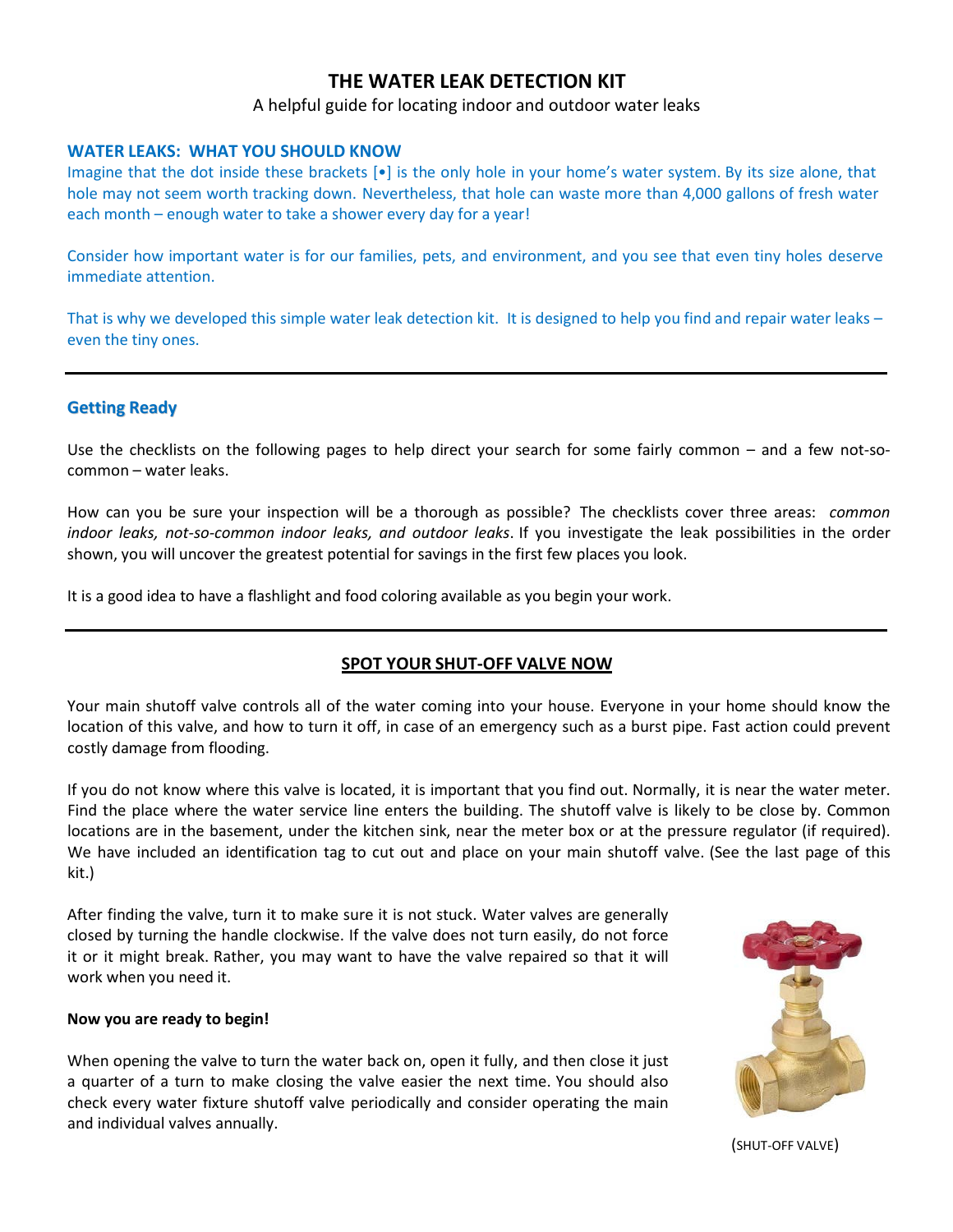## **PART 1 – COMMON INDOOR LEAKS**

## **The Leaky Toilet**

Accounting for more than 95% of all water waste, toilet leaks are caused by worn or damaged parts in the toilet flush tank. (Toilet flushes account for about 100 gallons of the water use in your house each day. That is about 40% of the average household use.) Some of these leaks will empty directly into the sewer line without leaving any clues. Even so, you can check for these leaks. Common causes include:

#### **Float arm problems**

Remove the lid from the top of the flush tank. See if the overflow pipe and the plunger ball are working properly. Do this by flushing the toilet, watching the tank mechanism and listening. You should hear the water flow shut off. If the water does not shut off, check the water level. If it has risen above the overflow pipe, gently bend the float arm down and flush again. You may need to replace the plunger ball if the water level is about one inch below the top of the overflow pipe and you still hear water flowing.

#### **A tiny pinhole**

A pinhole opening below the overflow pipe's water line could produce an invisible leak. Check for this by shining a flashlight down into the overflow pipe. If you see running water, you have a leak that should be repaired.

#### **A defective plunger ball (flapper valve)**

This is often a silent leak, which causes the tank to continually drain and refill. Check for a worn or improperly seated plunger ball (flapper valve) by dropping a few drops of food coloring into the tank. Wait about five minutes before flushing. If a leak exists, the dye-colored water will seep into the bowl in that time. If it does, the plunger ball (flapper valve) may need to be replaced or realigned.



## **The Leaky Faucet**

#### **A dripping faucet**

A slow drip can waste as much as 20 gallons of water each day. A mere 1/16-inch leak wastes 100 gallons of water each day. With that much water – and money – going down the drain, it is important to get leaky faucets fixed as soon as possible. If you notice that a faucet is dripping, first try closing it tightly. If it continues to drip, the most likely cause is a worn or wrong-sized seat washer (also called a stem washer). With just a little effort, you may be

able to replace the washer yourself. You may need an adjustable wrench, a flathead screwdriver, and a Phillips screwdriver for older plumbing fixtures. It may be more economical to rebuild or replace the faucet if it is washerless.

#### **Changing a washer**

Before you start, turn off the water supply to the faucet by closing the fixture's shutoff valve. Most kitchen and bathroom faucets have shutoff valves under the sink. Turn the valve clockwise until it is tight. This shuts off the water to the sink only and does not affect the water service for any other part of the house. Be certain that the replacement washer is the same size as the worn one (if the worn washer was the correct size). If you need help, bring the worn washer to your plumbing supply or hardware store, and the store representative can help you match it with a new one.

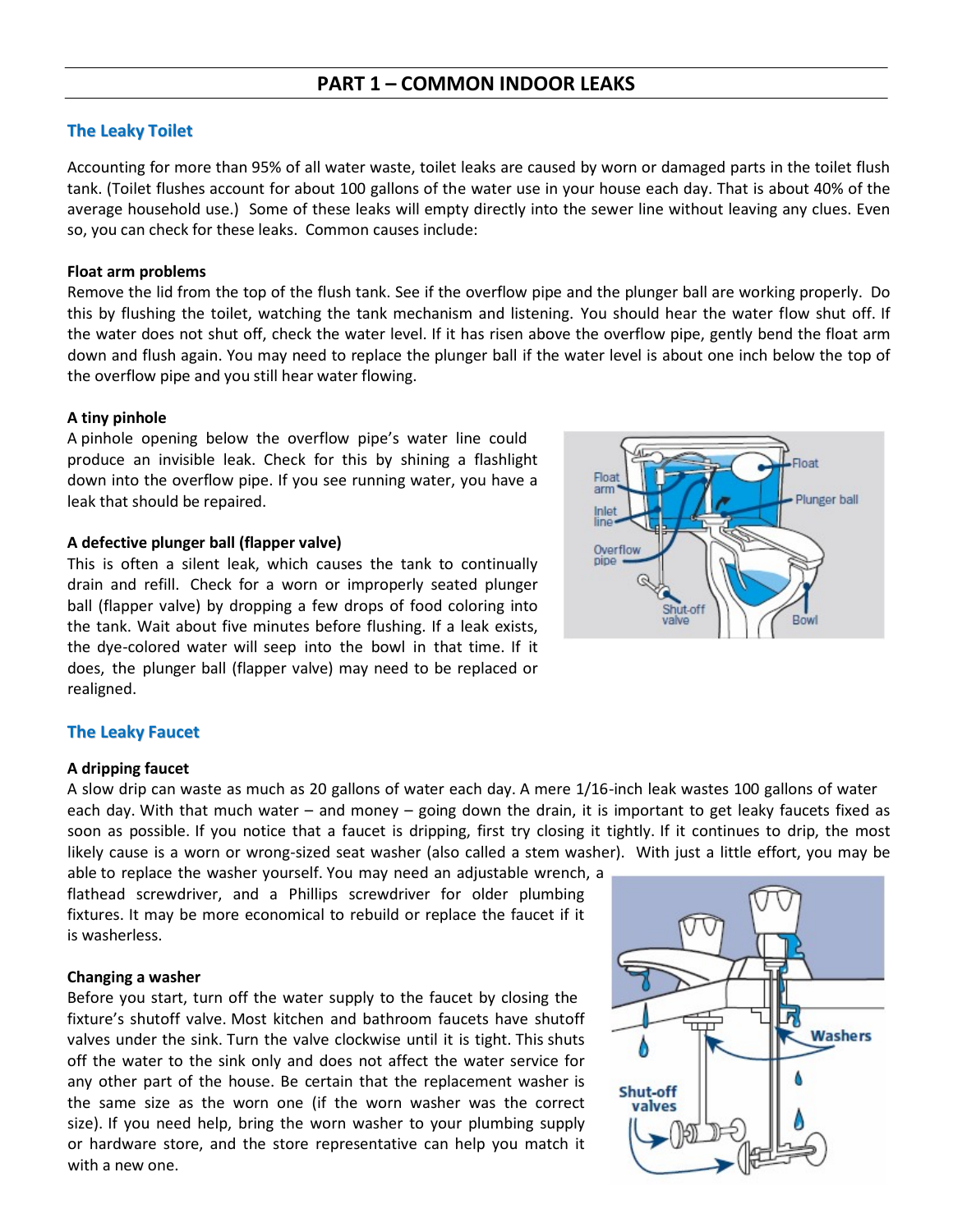## **Things to Check**

## **Water heater tank**

The pressure valve release could be stuck. This valve is most often found near the top of the tank and is usually a large brass fitting threaded into the tank. If it is not working properly, water will be leaking from it, dripping down the side of the tank and accumulating on the floor.

## **Boiler**

Listen for the sound of running water. If it is continuous and does not stop and start periodically, your boiler system may have a leak.

## **Water softener**

If you have a water softener, it could be wasting water if it is not recycling properly. The cycling process, regulated by a timer, often occurs between 2 a.m. and 4 a.m. You are likely to have a problem in this unit if you constantly hear the sound of running water.

## **Washing machine**

If you see water on the floor near the machine, it could mean a leak. You may want to call your washing machine repair service.

## **Humidifier**

Water accumulated beneath the unit could be a sign of a leak. If the overflow discharge is piped into a sewer or drainage line, you may not find any visual signs of a leak. Listen for running water. If it is continuous, the float valve could be stuck.

### **Fire suppression systems**

Many newer homes and businesses have fire suppression systems. If so, check to make sure that the sprinkler heads are tight and not leaking.

## Did you miss checking a sink or other water appliance in an out-of-the-way place, such as the garage, basement or attic?





### **Refrigerator ice-making unit**

A leak in the ice-making unit will cause excessive ice accumulation in the freezer and may also produce small puddles of water under the refrigerator. You may want to call your refrigerator repair service.

### **Dishwasher**

Water accumulated on the floor near the unit could be a sign of a leak. You may want to call a repair service.

### **Bathtubs and showers**

Check the spout and showerhead for dripping water. New washers may be needed on the faucet handles. You may be able to do this repair yourself by unscrewing the faucet and replacing the washer with one of the same size. Before doing this repair, close your home's main shutoff valve.